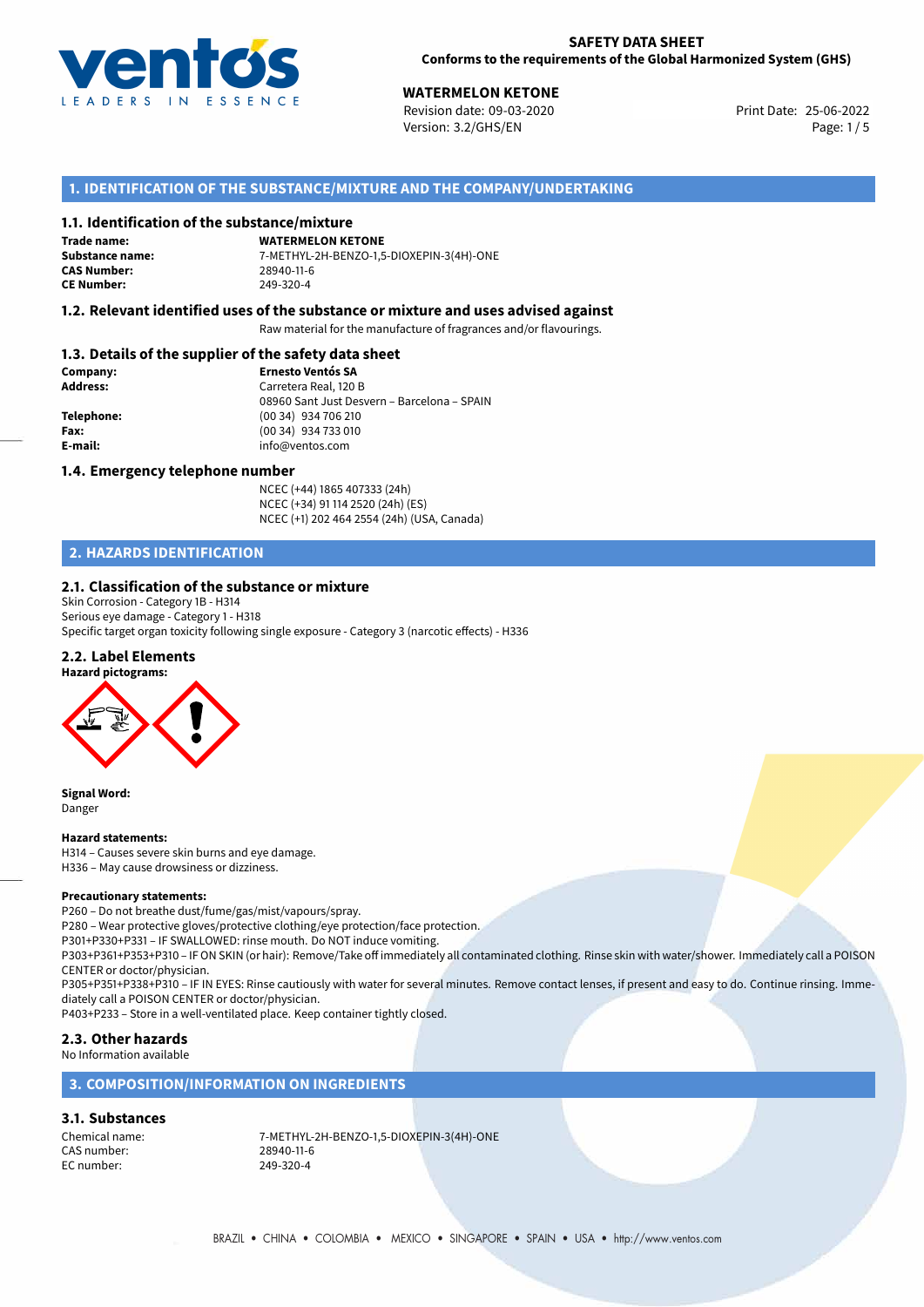

### **SAFETY DATA SHEET Conforms to the requirements of the Global Harmonized System (GHS)**

**WATERMELON KETONE**<br>
Revision date: 09-03-2020 **Print Date: 25-06-2022** Version: 3.2/GHS/EN Page: 2 / 5

#### **Hazardous constituents:**

| <sup>i</sup> Chemical Name                     | % (w/w)   | <b>CAS No</b><br><b>EC No</b> | <b>Classification according to GHS</b>                                                                                                                                              |
|------------------------------------------------|-----------|-------------------------------|-------------------------------------------------------------------------------------------------------------------------------------------------------------------------------------|
| 7-METHYL-2H-BENZO-1,5-DIOXEPIN-3(4H)-<br>l ONE | $\geq$ 50 | 28940-11-6<br>249-320-4       | Skin Corrosion - Category 1B - H314<br>Serious eye damage - Category 1 - H318<br>Specific target organ toxicity following single exposure - Category 3 (narcotic effects)<br>- H336 |

[See the full text of the hazard statements in section 16.](#page-4-0)

# **3.2. Mixtures**

Not applicable.

# **4. FIRST-AID MEASURES**

#### **4.1. Description of necessary first aid measures**

| Ingestion:    | Rinse mouth with water.                                                                                               |
|---------------|-----------------------------------------------------------------------------------------------------------------------|
|               | Obtain medical advice.                                                                                                |
|               | Keep at rest. Do not induce vomiting.                                                                                 |
| Eye contact:  | In case of contact with eyes, rinse immediately with plenty of water for at least 15 minutes and seek medical advice. |
| Inhalation:   | Remove person to fresh air and keep at rest.                                                                          |
|               | Seek immediate medical advice.                                                                                        |
| Skin contact: | Take off immediately all contaminated clothing.                                                                       |
|               | Thoroughly wash affected skin with soap and water.                                                                    |
|               | Seek medical attention if symptoms persist.                                                                           |

## **4.2. Most important symptoms and effects, both acute and delayed**

No information available.

# **4.3. Indication of any immediate medical attention and special treatment needed**

No information available.

# **5. FIRE-FIGHTING MEASURES**

#### **5.1. Extinguishing Media**

Water spray, carbon dioxide, dry chemical powder or appropriate foam. For safety reasons do not use full water jet.

#### **5.2. Special hazards arising from the substance or mixture**

Known or Anticipated Hazardous Products of Combustion: Emits toxic fumes under fire conditions.

#### **5.3. Advice for firefighters**

High temperatures can lead to high pressures inside closed containers. Avoid inhalation of vapors that are created. Use appropriate respiratory protection. Do not allow spillage of fire to be poured into drains or watercourses. Wear self-contained breathing apparatus and protective clothing.

# **6. ACCIDENTAL RELEASE MEASURES**

#### **6.1. Personal precautions, protective equipment and emergency procedures**

Evacuate surronding areas. Ensure adequate ventilation. Keep unnecessary and unprotected personnel from entering. Do not breathe vapor/spray. Avoid contact with skin and eyes. Information regarding personal protective measures: see section 8.

#### **6.2. Environmental precautions**

To avoid possible contamination of the environment, do not discharge into any drains, surface waters or groundwaters.

#### **6.3. Methods and materials for containment and cleaning up**

Cover with an inert, inorganic, non-combustible absorbent material (e.g. dry-lime, sand, soda ash). Place in covered containers using non-sparking tools and transport outdoors. Avoid open flames or sources of ignition (e.g. pilot lights on gas hot water heater). Ventilate area and wash spill site after material pickup is complete.

#### **6.4. Reference to other sections**

Information regarding exposure controls, personal protection and disposal considerations can be found in sections 8 and 13.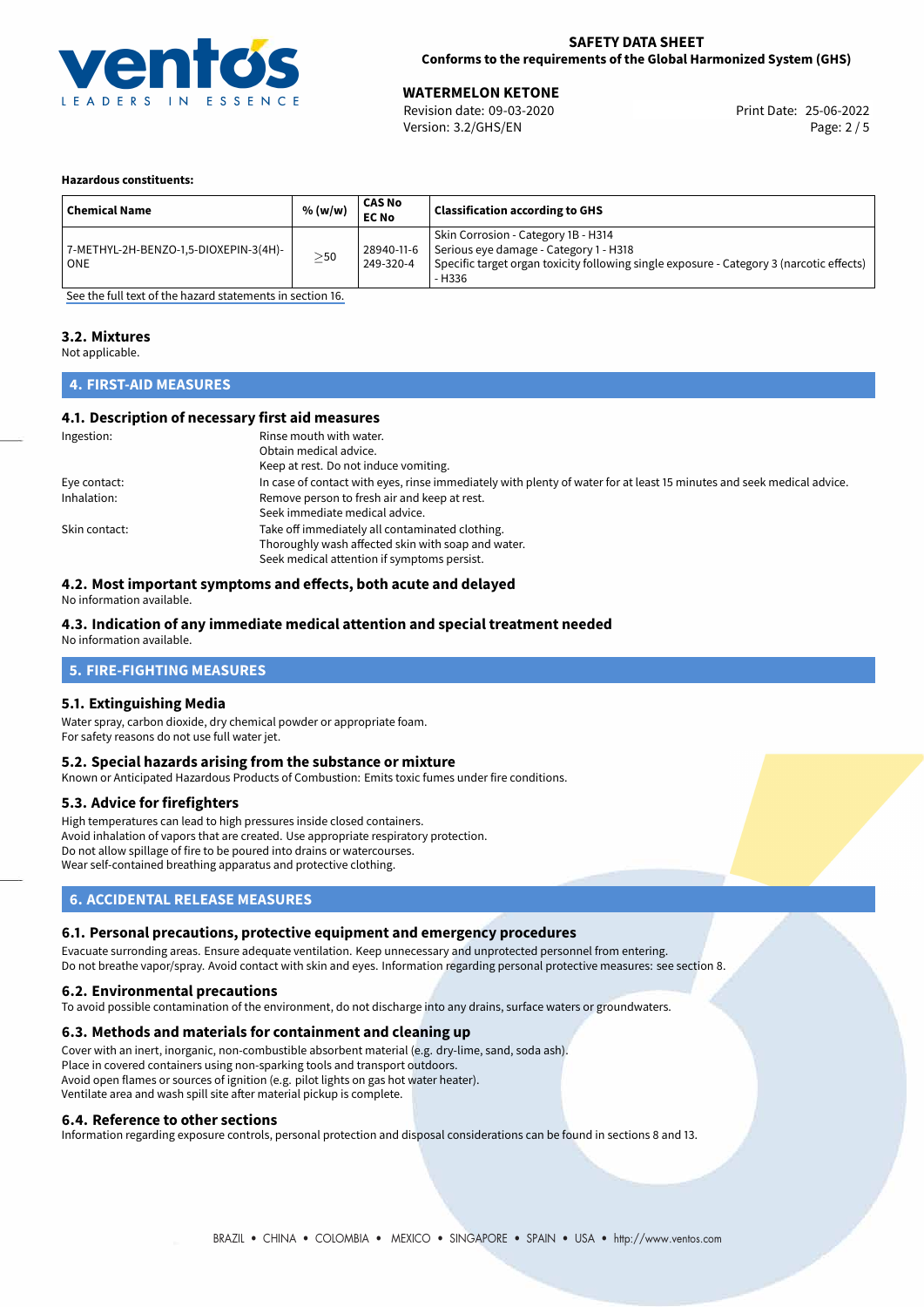

**WATERMELON KETONE**<br>
Revision date: 09-03-2020 **Print Date: 25-06-2022** Version: 3.2/GHS/EN Page: 3 / 5

# **7. HANDLING AND STORAGE**

## **7.1. Precautions for safe handling**

Do not store or handle this material near food or drinking water. Do not smoke. Avoid contact with the eyes, skin and clothing. Wear protective clothing and use glasses. Observe the rules of safety and hygiene at work. Keep in the original container or an alternative made from a compatible material.

# **7.2. Conditions for safe storage, including any incompatibilities**

Store in tightly closed and preferably full containers in a cool, dry and ventilated area, protected from light. Keep away from sources of ignition (e.g. hot surfaces, sparks, flame and static discharges). Keep away from incompatible materials (see section 10).

### **7.3. Specific end use(s)**

No information available.

**8. EXPOSURE CONTROLS AND PERSONAL PROTECTION**

#### **8.1. Control parameters**

Components with occupational exposure limits: None known.

#### **8.2. Exposure controls**

Measures should be taken to prevent materials from being splashed into the body. Provide adequate ventilation, according to the conditions of use. Use a mechanical exhaust if required.

#### **8.3. Individual protection measures, such as personal protective equipment**

| Eye/Face protection:             | Chemical safety goggles are recommended. Wash contaminated goggles before reuse.                                                            |  |  |  |  |
|----------------------------------|---------------------------------------------------------------------------------------------------------------------------------------------|--|--|--|--|
| Hand Protection:                 | Chemical-resistant gloves are recommended. Wash contaminated gloves before reuse.                                                           |  |  |  |  |
| Body protection:                 | Personal protective equipment for the body should be selected based on the task being performed and the risks<br>involved.                  |  |  |  |  |
| Respiratory Protection:          | In case of insufficient ventilation, use suitable respiratory equipment.                                                                    |  |  |  |  |
| Environmental exposure controls: | Emissions from ventilation or process equipment should be checked to ensure they comply with environmental<br>protection legislation.       |  |  |  |  |
|                                  | In some cases, filters or engineering modifications to the process equipment will be necessary to reduce emissions to<br>acceptable levels. |  |  |  |  |
|                                  |                                                                                                                                             |  |  |  |  |

# **9. PHYSICAL AND CHEMICAL PROPERTIES**

### **9.1. Information on basic physical and chemical properties**

| Appearance:                            | Solid                                       |
|----------------------------------------|---------------------------------------------|
| Colour:                                | Conforms to standard                        |
| Odour:                                 | Conforms to standard                        |
| Odour theshold:                        | Not determined                              |
| pH:                                    | Not determined                              |
| Melting point/freezing point:          | $37 - 41$                                   |
| Boling point/boiling range (°C):       | Not determined                              |
| Flash point:                           | 75 °C                                       |
| Evaporation rate:                      | Not determined                              |
| Flammability:                          | Not determined                              |
| Lower flammability/Explosive limit:    | Not determined                              |
| Upper flammability/Explosive limit:    | Not determined                              |
| Vapour pressure:                       | Not determined                              |
| Vapour Density:                        | Not determined                              |
| Density:                               | Not determined                              |
| Relative density:                      | Not determined                              |
| Water solubility:                      | <b>INSOLUBLE IN WATER</b>                   |
| Solubility in other solvents:          | SOLUBLE IN ETHANOL: 1 g IN 5 mL ETHANOL 95% |
| Partition coefficient n-octanol/water: | Not determined                              |
| Auto-ignition temperature:             | Not determined                              |
| Decomposition temperature:             | Not determined                              |
| Viscosity, dynamic:                    | Not determined                              |
| Viscosity, kinematic:                  | Not determined                              |
| Explosive properties:                  | Not determined                              |
| Oxidising properties:                  | Not determined                              |
|                                        |                                             |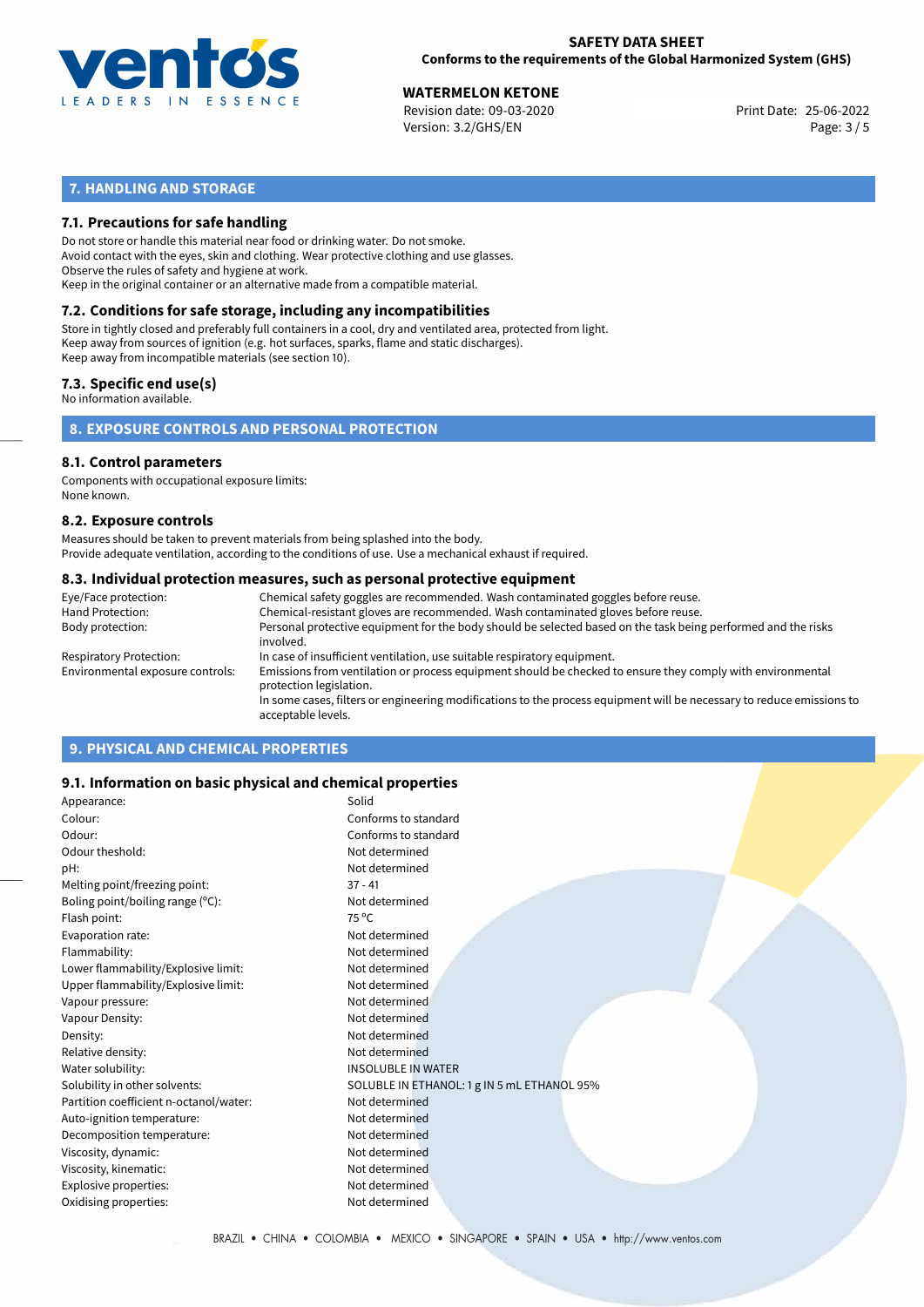

**WATERMELON KETONE**<br>
Revision date: 09-03-2020 **Print Date: 25-06-2022** Version: 3.2/GHS/EN Page: 4 / 5

# **10. STABILITY AND REACTIVITY**

#### **10.1. Reactivity**

No hazardous reactions if stored and handled as prescribed/indicated.

#### **10.2. Chemical stability**

The product is stable if stored and handled as prescribed/indicated.

#### **10.3. Possibility of hazardous reactions**

No hazardous reactions if stored and handled as prescribed/indicated.

#### **10.4. Conditions to Avoid**

Conditions to Avoid: Excessive heat, flame or other ignition sources.

#### **10.5. Incompatible materials**

Avoid contact with strong acids and bases and oxidizing agents.

#### **10.6. Hazardous decomposition products**

During combustion may form carbon monoxide and unidentified organic compounds.

# **11. TOXICOLOGICAL INFORMATION**

| <b>Acute toxicity</b>             | Based on the data available, the criteria for classification are not met. |
|-----------------------------------|---------------------------------------------------------------------------|
| <b>Skin corrosion/irritation</b>  | Causes severe skin burns and eye damage.                                  |
| Serious eye damage/irritation     | Based on the data available, the criteria for classification are not met. |
| Respiratory or skin sensitisation | Based on the data available, the criteria for classification are not met. |
| Germ cell mutagenicity            | Based on the data available, the criteria for classification are not met. |
| Carcinogenicity                   | Based on the data available, the criteria for classification are not met. |
| <b>Reproductive toxicity</b>      | Based on the data available, the criteria for classification are not met. |
| <b>STOT-single exposure</b>       | May cause drowsiness or dizziness.                                        |
| <b>STOT-repeated exposure</b>     | Based on the data available, the criteria for classification are not met. |
| <b>Aspiration hazard</b>          | Based on the data available, the criteria for classification are not met. |

### **12. ECOLOGICAL INFORMATION**

#### **12.1. Toxicity**

**Assessment:** Based on the data available, the criteria for classification are not met. **Experimental/calculated data:** No information available.

#### **12.2. Degradability**

No information available.

#### **12.3. Bioaccumulative potential** No information available.

**12.4. Soil mobility**

# No information available.

### **12.5. Other adverse effects**

See also sections 6, 7, 13 and 15 Do not allow to get into waste water or waterways.

# **13. DISPOSAL CONSIDERATIONS**

#### **13.1. Waste treatment methods**

Dispose of in accordance with national and local environmental regulations.